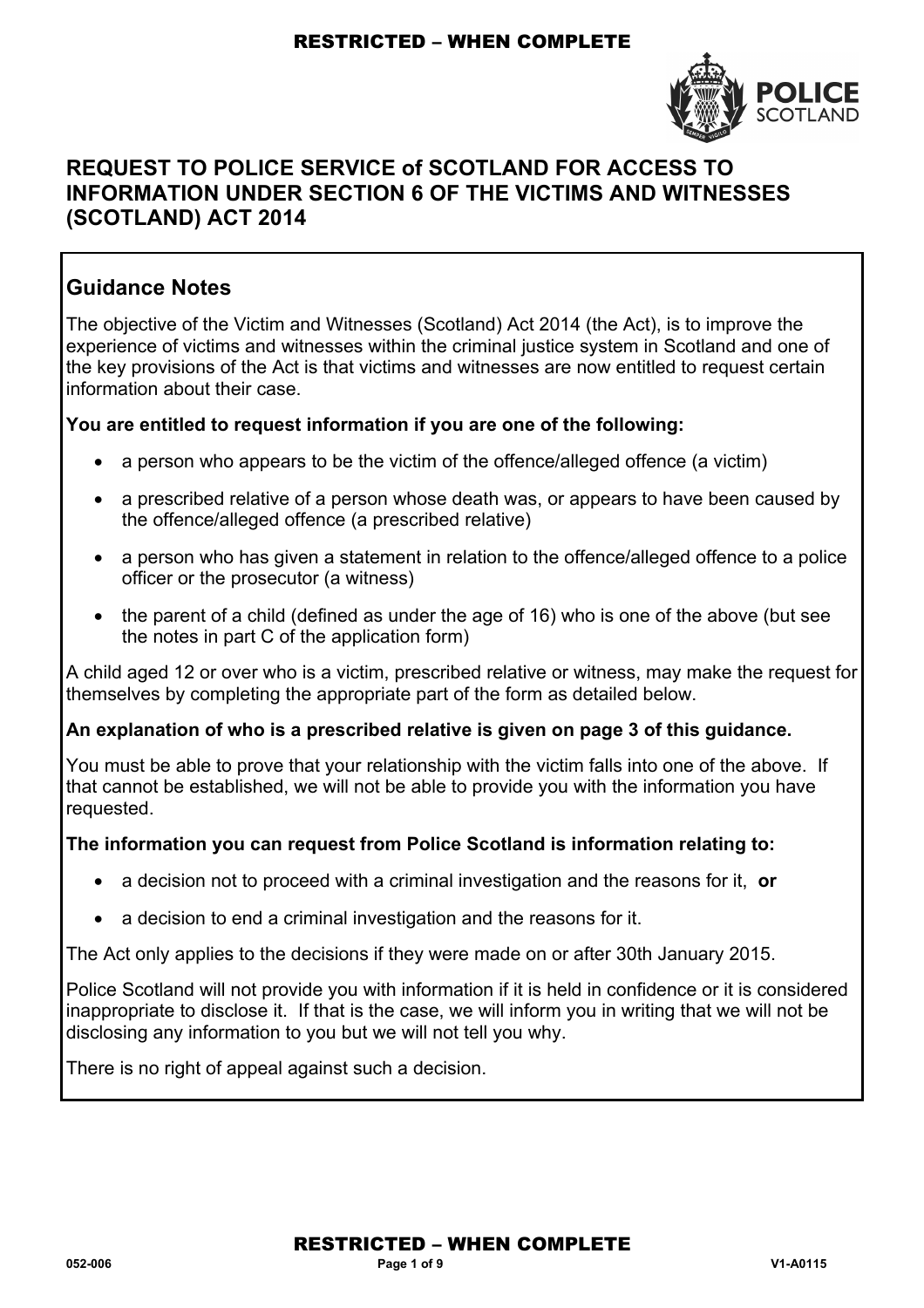### **Proof of Identity**

Before we can deal with your request, the Chief Constable must be satisfied as to your identity, and that you are entitled to request the information you are asking for.

Your application should therefore be accompanied by **two** official documents, which between them provide your name, date of birth and current address. For example, a birth/adoption certificate, driving licence, passport, or utility bill. If you are a parent making a request on behalf of a child, you will also need to provide evidence of their identity, such as a birth certificate.

Photocopies are acceptable. If you send original documents, they will be returned to you as soon as possible. Police Scotland cannot accept liability for the loss of documents in transit.

If you are making the request as a prescribed relative, wherever possible you should provide evidence of your relationship to the deceased.

You may also be asked to provide further documentation or information in support of your request. Where this is required we will write to you about it as soon as possible following receipt of your request.

**If you are acting on behalf of another person, then written confirmation of authority must be enclosed. Solicitors must include a mandate signed by their client.** 

**Please note:** We will share details of your request, and our response to you, with the Crown Office Procurator Fiscal Service.

### **If you are requesting information as:**

- a victim or a witness please complete and return part A of this form only
- a prescribed relative please complete and return part B of this form only
- the parent of a child (under aged 16) who is a victim, a prescribed relative or a witness please complete and return part C of this form only.

The relevant part of the form should be printed and completed in block capitals and black ink. It cannot be completed online. It can then be sent, with the required documentation to:

Information Management Police Scotland Fettes Avenue Edinburgh EH4 1RB

Alternatively you can scan the completed form and required documentation and e-mail them to: [IMVictimandWitnesses@scotland.pnn.police.uk](mailto:IMVictimandWitnesses@scotland.pnn.police.uk) 

**We will deal with your request promptly and in any event within forty days of receipt of the information you are required to provide.**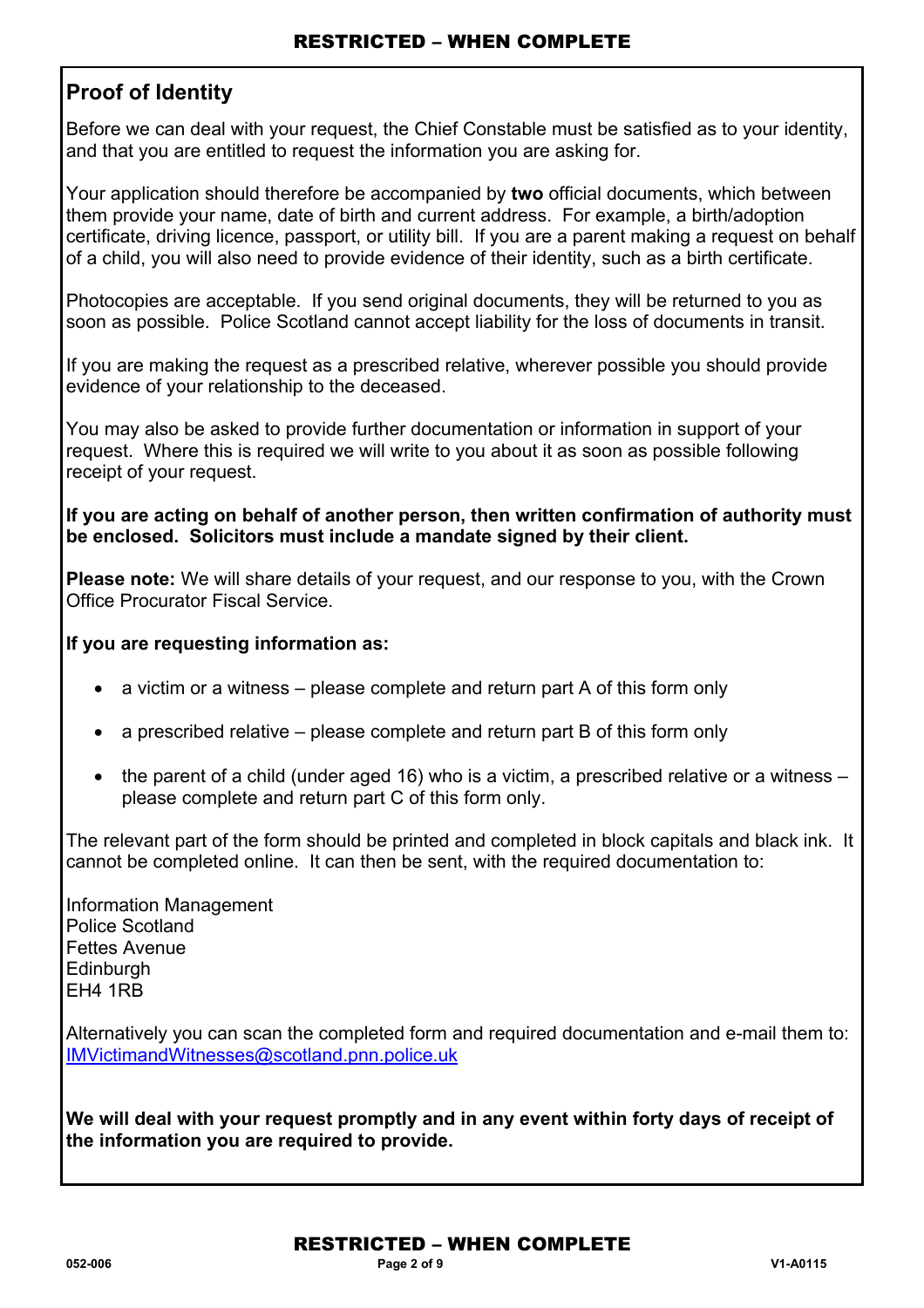## **Definition of a Prescribed Relative**

- **1.** A person who was married to, or in a civil partnership with the victim at the time of their death
- **2.** A person who was living together with the victim as if they were married and had been for a minimum period of six months prior to the date of death
- **3.** Children or step-children of the victim
- **4.** Parents or step-parents of the victim
- **5.** Grandparents or great-grandparents of the victim
- **6.** Grandchildren or great-grandchildren of the victim
- **7.** Brothers or sisters of the victim
- **8.** Aunts or uncles of the victim
- **9.** Nephews or nieces of the victim
- **10.** Cousins of the victim
- **11.** A person who was a carer for the victim or a person for whom the victim was a carer (within the meaning of paragraph 20 of Schedule 12 to the Public Services Reform (Scotland) Act 2010) at the date of the victim's death
- **12.** A person who was a guardian of the victim or someone for whom the victim was a guardian at the date of the victim's death
- **13.** A person who was a private foster carer of the victim or someone for whom the victim was a private foster carer at the date of the victim's death
- **14.** A person who was a foster carer or kinship carer of the victim or someone for whom the victim was a foster carer or kinship carer at the date of the victim's death
- **15.** A continuing attorney of the victim or someone for whom the victim was a continuing attorney at the date of the victim's death
- **16.** A welfare attorney of the victim or someone for whom the victim was a welfare attorney at the date of the victim's death.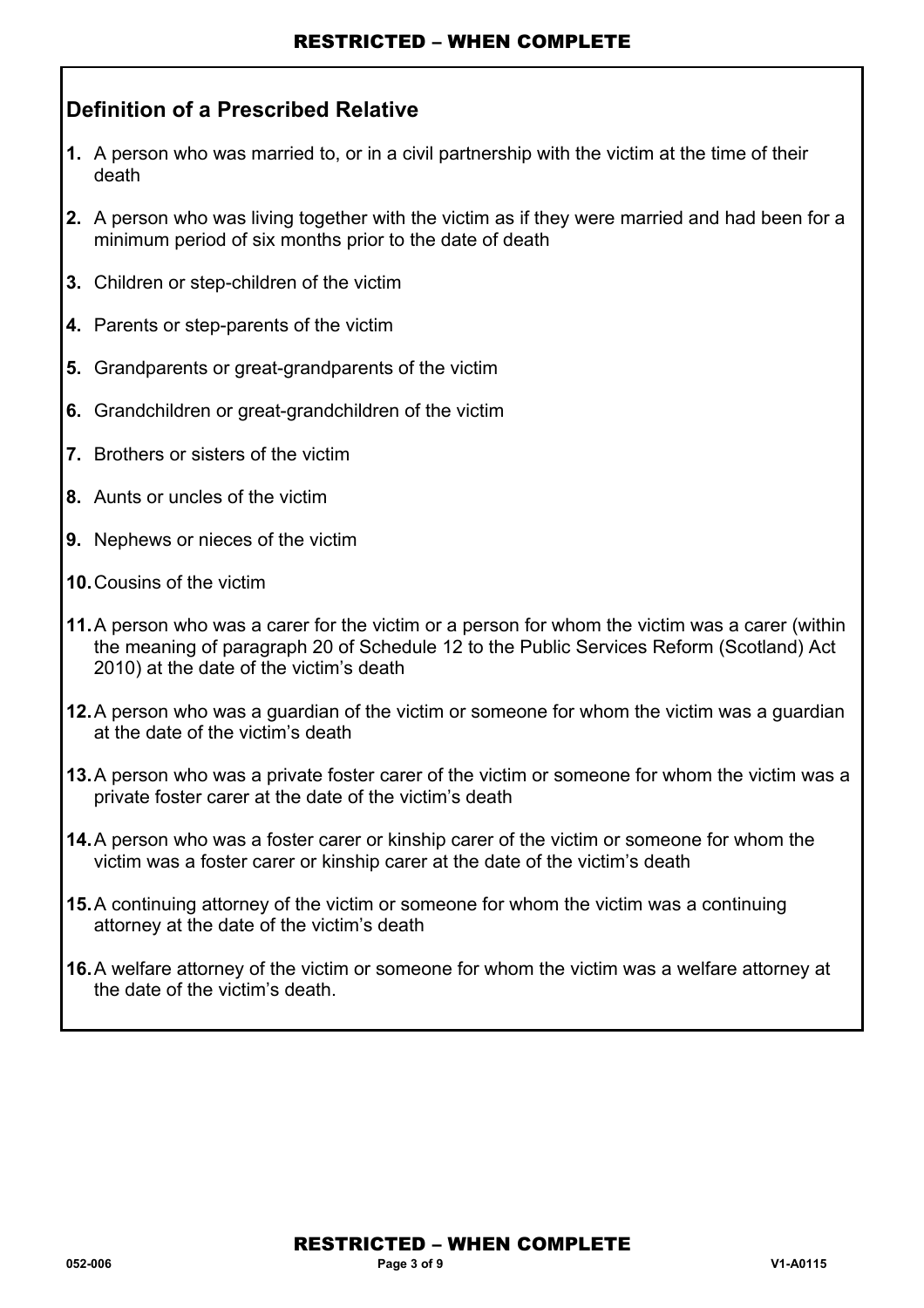# **PART A**

Request for information from a person who:

- a) appears to be a victim of the offence or alleged offence, **or**
- b) has given a statement to a police officer or prosecutor in relation to the offence/alleged offence.

| What information are you requesting? (please tick appropriate box)                               |                                                                        |  |  |  |
|--------------------------------------------------------------------------------------------------|------------------------------------------------------------------------|--|--|--|
| Details of a decision not to proceed with a criminal investigation and the<br>reasons for it. or |                                                                        |  |  |  |
| Details of a decision to end a criminal investigation and the reasons for it.                    |                                                                        |  |  |  |
|                                                                                                  | You are requesting the information as a: (please tick appropriate box) |  |  |  |
| Victim                                                                                           |                                                                        |  |  |  |
| Witness                                                                                          |                                                                        |  |  |  |
| Please provide the following information                                                         |                                                                        |  |  |  |
| <b>Your Title</b>                                                                                |                                                                        |  |  |  |
| <b>Surname/Family Name</b>                                                                       |                                                                        |  |  |  |
| Forename(s)                                                                                      |                                                                        |  |  |  |
| Maiden/Former/Other<br>Name                                                                      |                                                                        |  |  |  |
| Date and Place of Birth                                                                          |                                                                        |  |  |  |
| <b>Address</b><br>(including postcode)                                                           |                                                                        |  |  |  |
| Address you would like<br>the response sent to<br>(if different from above)                      |                                                                        |  |  |  |
| <b>Contact Telephone</b><br>Number                                                               |                                                                        |  |  |  |
| Date and Place of<br>Offence/Alleged Offence                                                     |                                                                        |  |  |  |
| Type of Offence/Alleged<br>Offence                                                               |                                                                        |  |  |  |
| Name of Accused<br>(if known)                                                                    |                                                                        |  |  |  |
| Date Reported to Police                                                                          |                                                                        |  |  |  |
| Crime Reference Number<br>(if known)                                                             |                                                                        |  |  |  |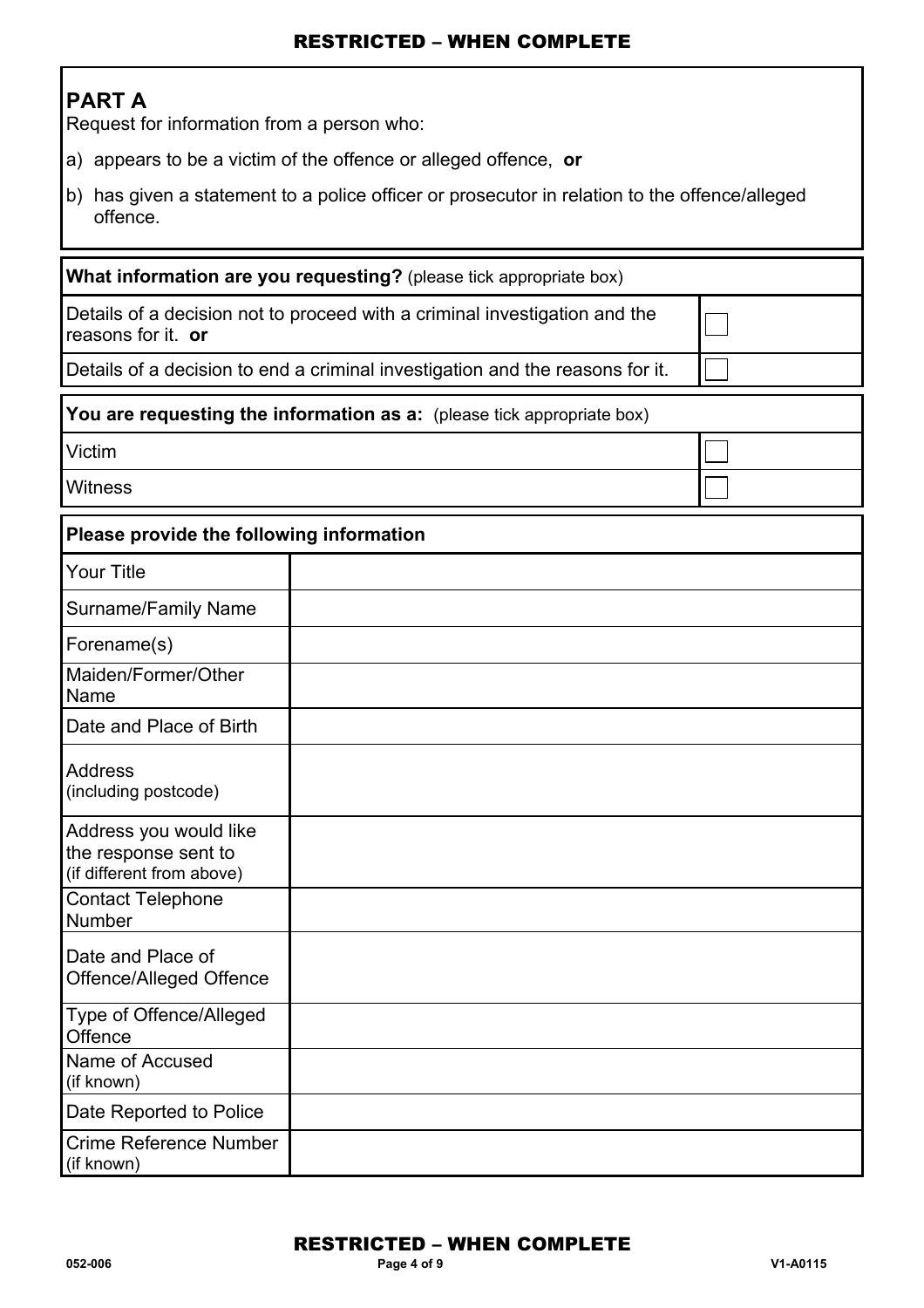| Name of Officer Dealing<br>with Case (if known)                                                                    |  |      |              |  |
|--------------------------------------------------------------------------------------------------------------------|--|------|--------------|--|
| Name of Officer Who<br><b>Took Your Statement</b>                                                                  |  |      |              |  |
| Other Information - Any other information you have which may assist in identifying the information you<br>require. |  |      |              |  |
|                                                                                                                    |  |      |              |  |
|                                                                                                                    |  |      |              |  |
|                                                                                                                    |  |      |              |  |
|                                                                                                                    |  |      |              |  |
|                                                                                                                    |  |      |              |  |
|                                                                                                                    |  |      |              |  |
|                                                                                                                    |  |      |              |  |
| <b>Declaration</b> (to be signed by the person making the request)                                                 |  |      |              |  |
| The information I have provided in this request is true and complete to the best of my<br>knowledge.               |  |      |              |  |
| Signature                                                                                                          |  | Date |              |  |
| 18/arnina                                                                                                          |  |      | منعمطه ممعمد |  |

**Warning – a person who impersonates or attempts to impersonate another is committing an offence.**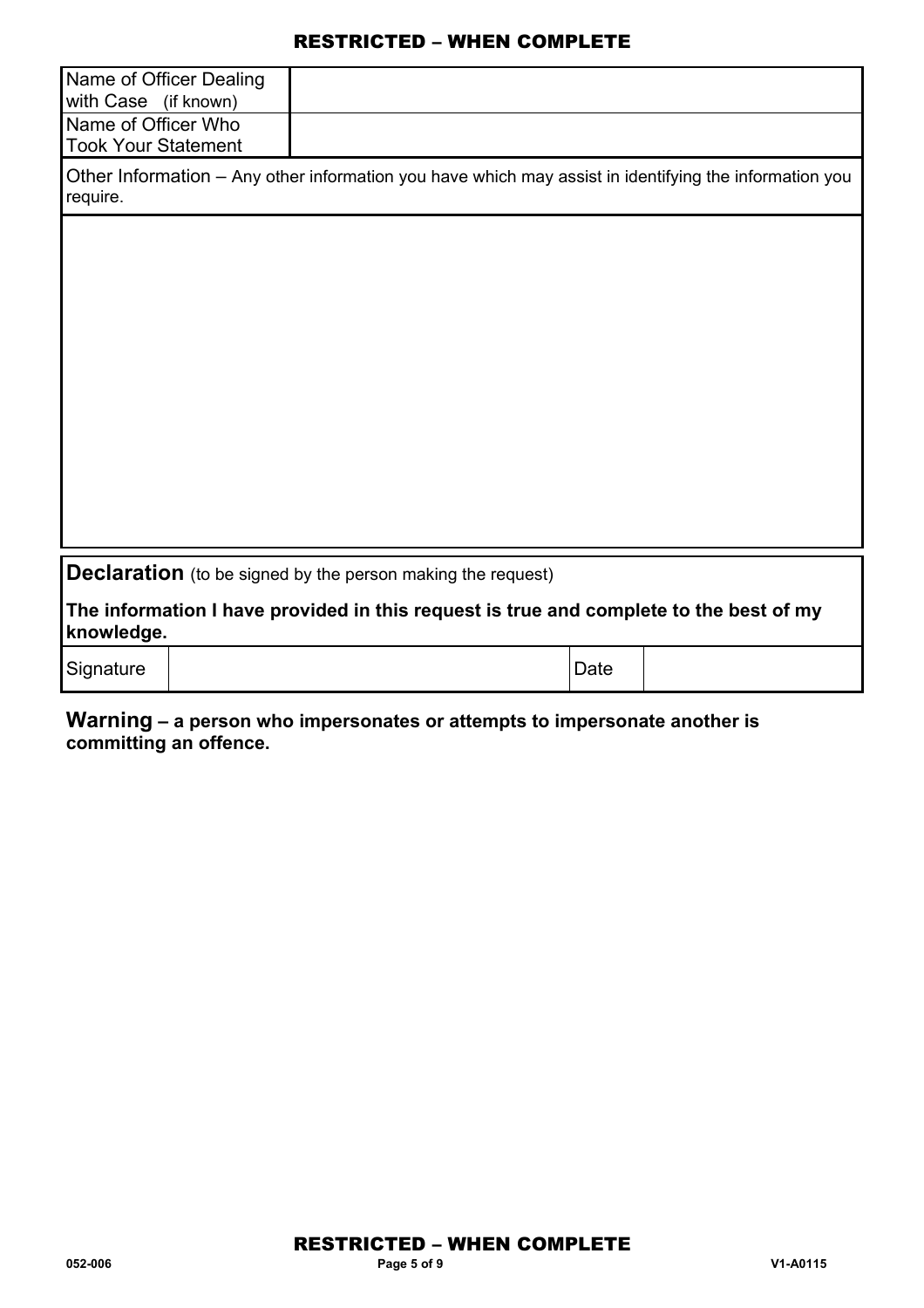# **PART B**

Application for information from the prescribed relative of a deceased person, whose death was caused, or appears to have been caused by the offence or alleged offence.

| Please state in what capacity you are a prescribed relative<br>(see Page 3 of the Guidance Notes for the definition of a prescribed relative) |                                                                               |  |  |  |
|-----------------------------------------------------------------------------------------------------------------------------------------------|-------------------------------------------------------------------------------|--|--|--|
|                                                                                                                                               |                                                                               |  |  |  |
|                                                                                                                                               |                                                                               |  |  |  |
|                                                                                                                                               | What information are you requesting? (tick appropriate box)                   |  |  |  |
| reasons for it. or                                                                                                                            | Details of a decision not to proceed with a criminal investigation and the    |  |  |  |
|                                                                                                                                               | Details of a decision to end a criminal investigation and the reasons for it. |  |  |  |
| Please provide the following information                                                                                                      |                                                                               |  |  |  |
| <b>Your Title</b>                                                                                                                             |                                                                               |  |  |  |
| <b>Surname/Family Name</b>                                                                                                                    |                                                                               |  |  |  |
| Forename(s)                                                                                                                                   |                                                                               |  |  |  |
| Maiden/Former/Other<br>Name                                                                                                                   |                                                                               |  |  |  |
| Date and Place of Birth                                                                                                                       |                                                                               |  |  |  |
| <b>Address</b><br>(including postcode)                                                                                                        |                                                                               |  |  |  |
| <b>Contact Telephone</b><br>Number                                                                                                            |                                                                               |  |  |  |
| Name, Address and Date<br>of Birth of the Deceased<br>Person                                                                                  |                                                                               |  |  |  |
| Name of Accused<br>(if applicable)                                                                                                            |                                                                               |  |  |  |
| Date and Place of<br>Offence/Alleged Offence<br>(if applicable)                                                                               |                                                                               |  |  |  |
| Crime Reference Number<br>(if known)                                                                                                          |                                                                               |  |  |  |
| Name of Officer Dealing<br>with Case (if known)                                                                                               |                                                                               |  |  |  |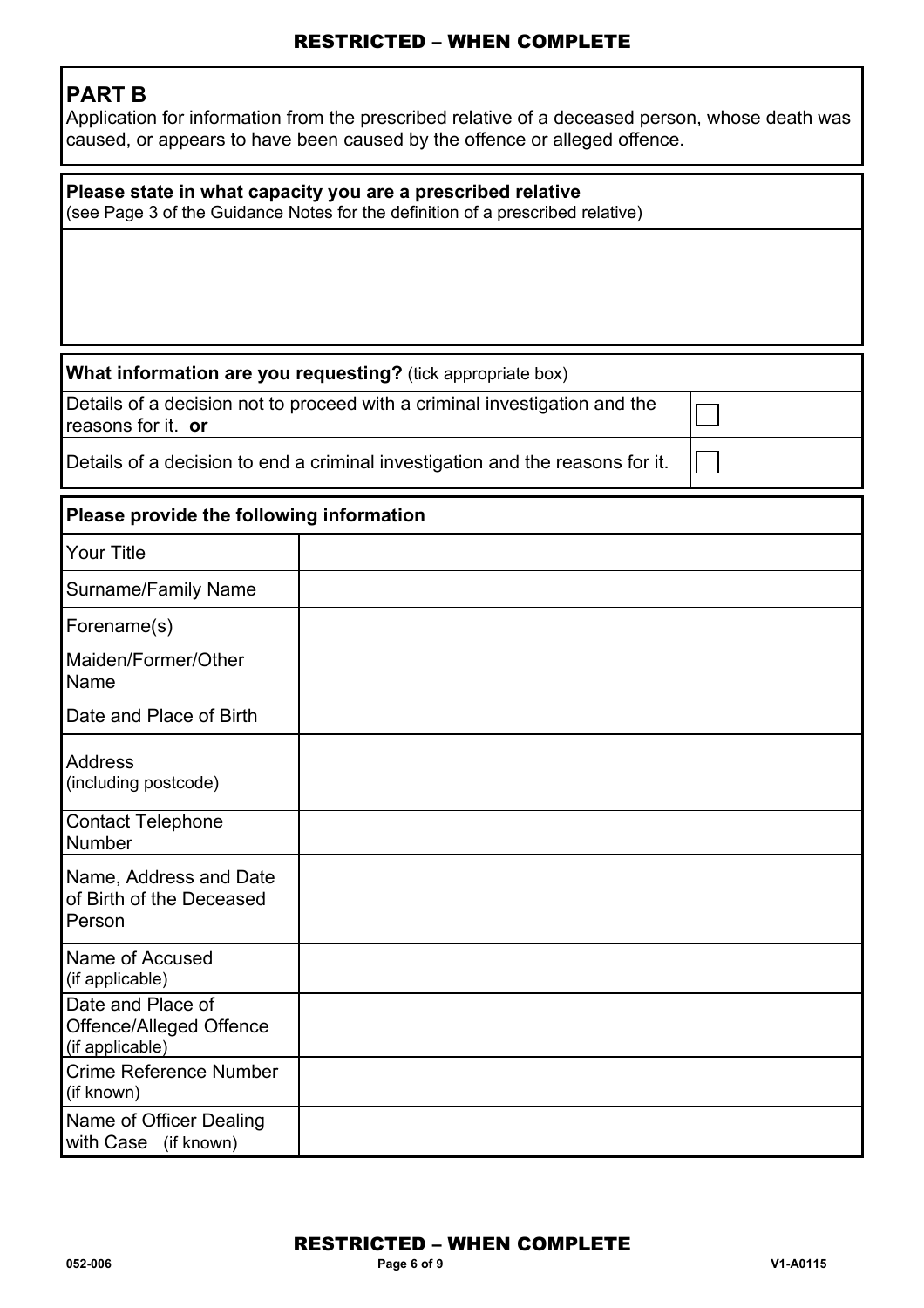Other Information – Any other information you have which may assist in identifying the information you require.

Please also enclose any documentation you have which can demonstrate your relationship to the deceased.

**Declaration** (to be signed by the person making the request)

**The information I have provided in this request is true and complete to the best of my knowledge.** 

Signature | New York 1999 | Date | Date | Date | Date | Date | Date | Date | Date | Date | Date | Date | Date | Date | Date | Date | Date | Date | Date | Date | Date | Date | Date | Date | Date | Date | Date | Date | Date

**Warning – a person who impersonates or attempts to impersonate another is committing an offence.**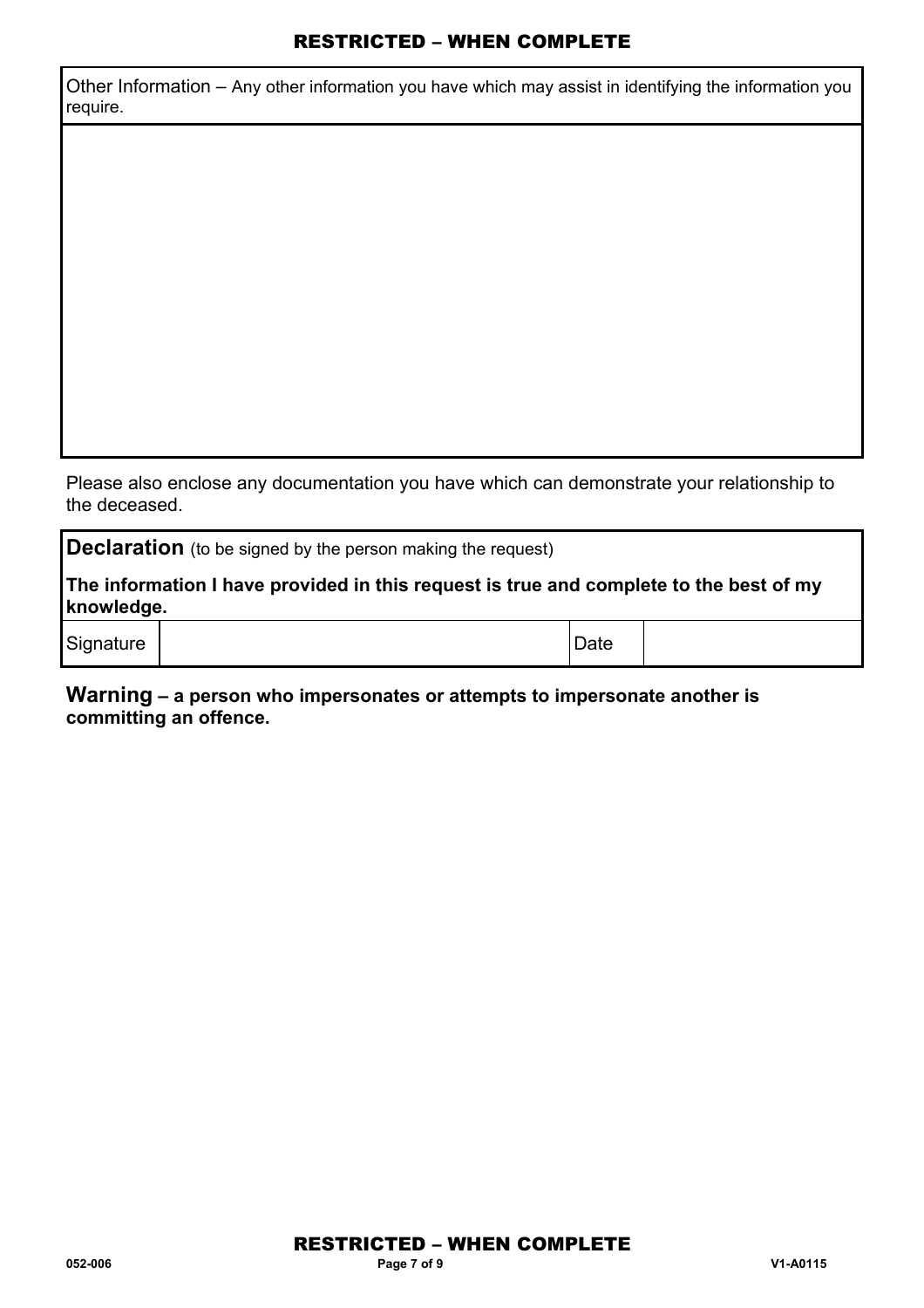| PART |  |
|------|--|
|      |  |

|                                                                                                                                       | ט ורחות                                                                                                                                         |  |  |  |  |
|---------------------------------------------------------------------------------------------------------------------------------------|-------------------------------------------------------------------------------------------------------------------------------------------------|--|--|--|--|
| Request for information by a parent on behalf of a child (a child is a person under the age of 16)<br>who: (please tick relevant box) |                                                                                                                                                 |  |  |  |  |
|                                                                                                                                       | a) appears to be a victim of the offence or alleged offence                                                                                     |  |  |  |  |
|                                                                                                                                       | b) is the prescribed relative of a deceased person, whose death was caused, or appears to<br>have been caused by the offence or alleged offence |  |  |  |  |
| has given a statement to a police officer or prosecutor in relation to the offence/alleged<br>C)<br>offence                           |                                                                                                                                                 |  |  |  |  |
| What information are you requesting? (tick appropriate box)                                                                           |                                                                                                                                                 |  |  |  |  |
| reasons for it. or                                                                                                                    | Details of a decision not to proceed with a criminal investigation and the                                                                      |  |  |  |  |
|                                                                                                                                       | Details of a decision to end a criminal investigation and the reasons for it.                                                                   |  |  |  |  |
| Please provide the following information                                                                                              |                                                                                                                                                 |  |  |  |  |
| <b>Your Title</b>                                                                                                                     |                                                                                                                                                 |  |  |  |  |
| <b>Surname/Family Name</b>                                                                                                            |                                                                                                                                                 |  |  |  |  |
| Forename(s)                                                                                                                           |                                                                                                                                                 |  |  |  |  |
| Date and Place of Birth                                                                                                               |                                                                                                                                                 |  |  |  |  |
| <b>Address</b><br>(including postcode)                                                                                                |                                                                                                                                                 |  |  |  |  |
| <b>Telephone Number</b>                                                                                                               |                                                                                                                                                 |  |  |  |  |
| Name, Address and Date<br>and Place of Birth of the<br>Child for Whom you are<br>Acting                                               |                                                                                                                                                 |  |  |  |  |
| Name of Accused<br>(if known)                                                                                                         |                                                                                                                                                 |  |  |  |  |
| Date and Place of<br>Offence/Alleged Offence                                                                                          |                                                                                                                                                 |  |  |  |  |
| Date Reported to Police                                                                                                               |                                                                                                                                                 |  |  |  |  |
| Name of Officer Dealing<br>with Case (if known)                                                                                       |                                                                                                                                                 |  |  |  |  |
| Crime Reference Number<br>(if known)                                                                                                  |                                                                                                                                                 |  |  |  |  |
| If you are requesting information on behalf of a child, who is a prescribed relative of a<br>deceased person, please state:           |                                                                                                                                                 |  |  |  |  |
| The relationship of the child to the deceased                                                                                         |                                                                                                                                                 |  |  |  |  |
| The name and date of birth of the deceased                                                                                            |                                                                                                                                                 |  |  |  |  |